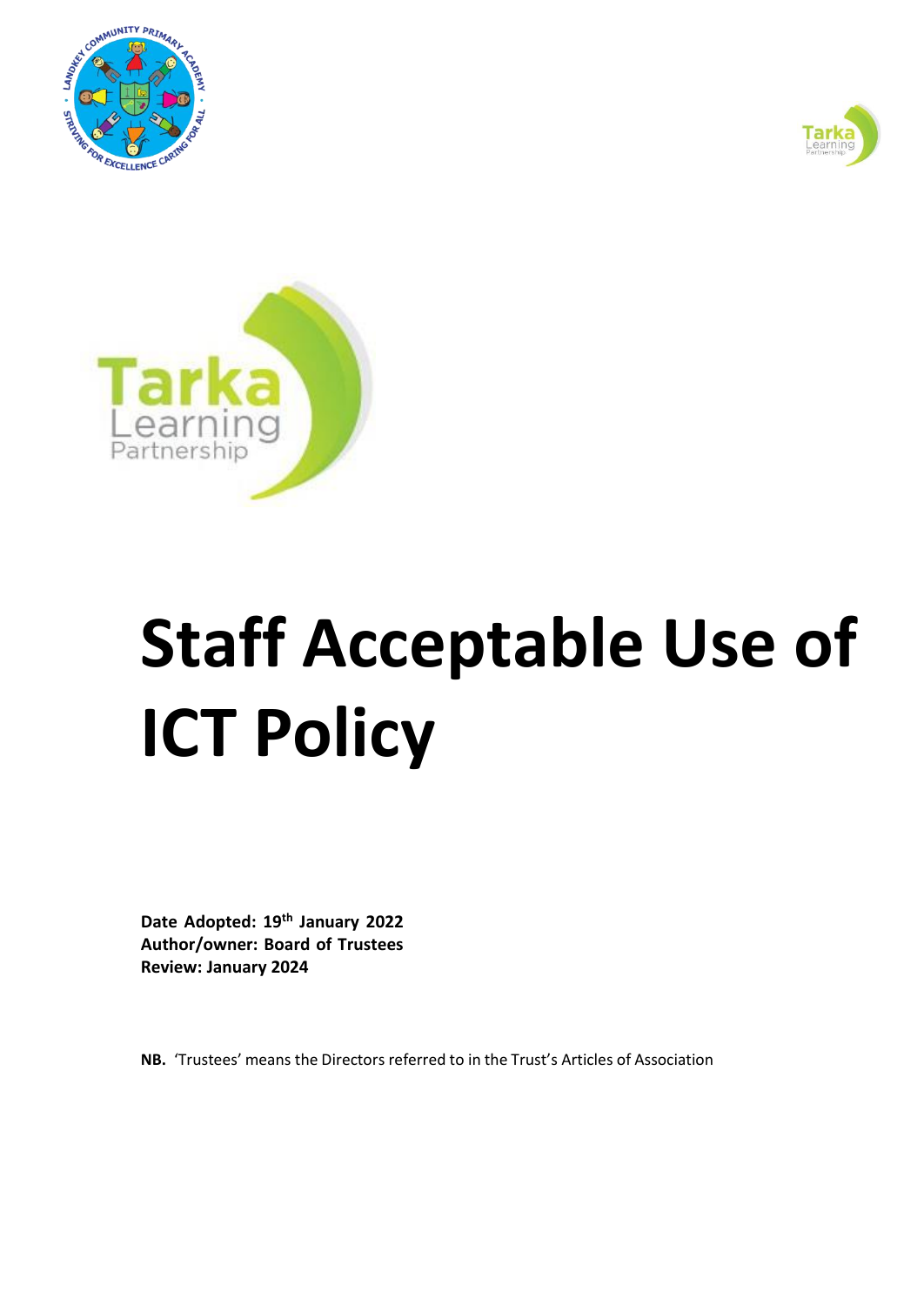# <span id="page-1-0"></span>**History of most recent policy changes**

| <b>Version</b> | <b>Date</b>     | Page | <b>Change</b>                                                                                                        | Origin of Change e.g. TU<br>request, Change in legislation                                                                                                    |
|----------------|-----------------|------|----------------------------------------------------------------------------------------------------------------------|---------------------------------------------------------------------------------------------------------------------------------------------------------------|
| V1.0           | January<br>2022 |      | New policy introduced for<br>the Tarka Learning<br>Partnership Central Trust<br>Team and Schools within<br>the Trust | Requirement for central policy to<br>set guidance and expectations for<br>the acceptable use of ICT by staff<br>in the Trust and Schools within the<br>Trust. |
|                |                 |      |                                                                                                                      |                                                                                                                                                               |
|                |                 |      |                                                                                                                      |                                                                                                                                                               |
|                |                 |      |                                                                                                                      |                                                                                                                                                               |
|                |                 |      |                                                                                                                      |                                                                                                                                                               |
|                |                 |      |                                                                                                                      |                                                                                                                                                               |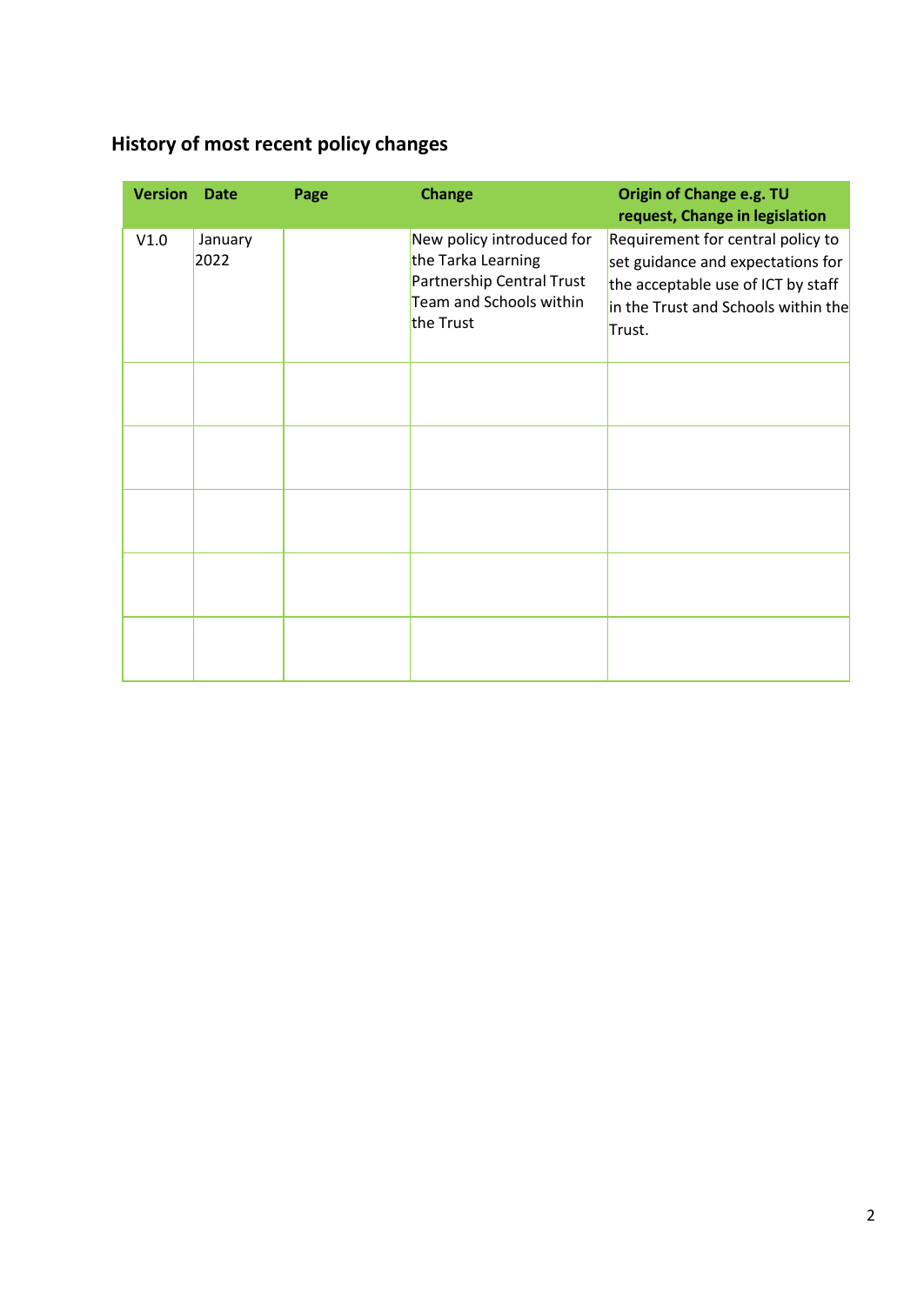# Contents

| 1.0 |  |  |  |  |  |
|-----|--|--|--|--|--|
| 2.0 |  |  |  |  |  |
| 3.0 |  |  |  |  |  |
| 4.0 |  |  |  |  |  |
| 5.0 |  |  |  |  |  |
| 6.0 |  |  |  |  |  |
| 7.0 |  |  |  |  |  |
| 8.0 |  |  |  |  |  |
| 9.0 |  |  |  |  |  |
|     |  |  |  |  |  |
|     |  |  |  |  |  |
|     |  |  |  |  |  |
|     |  |  |  |  |  |
|     |  |  |  |  |  |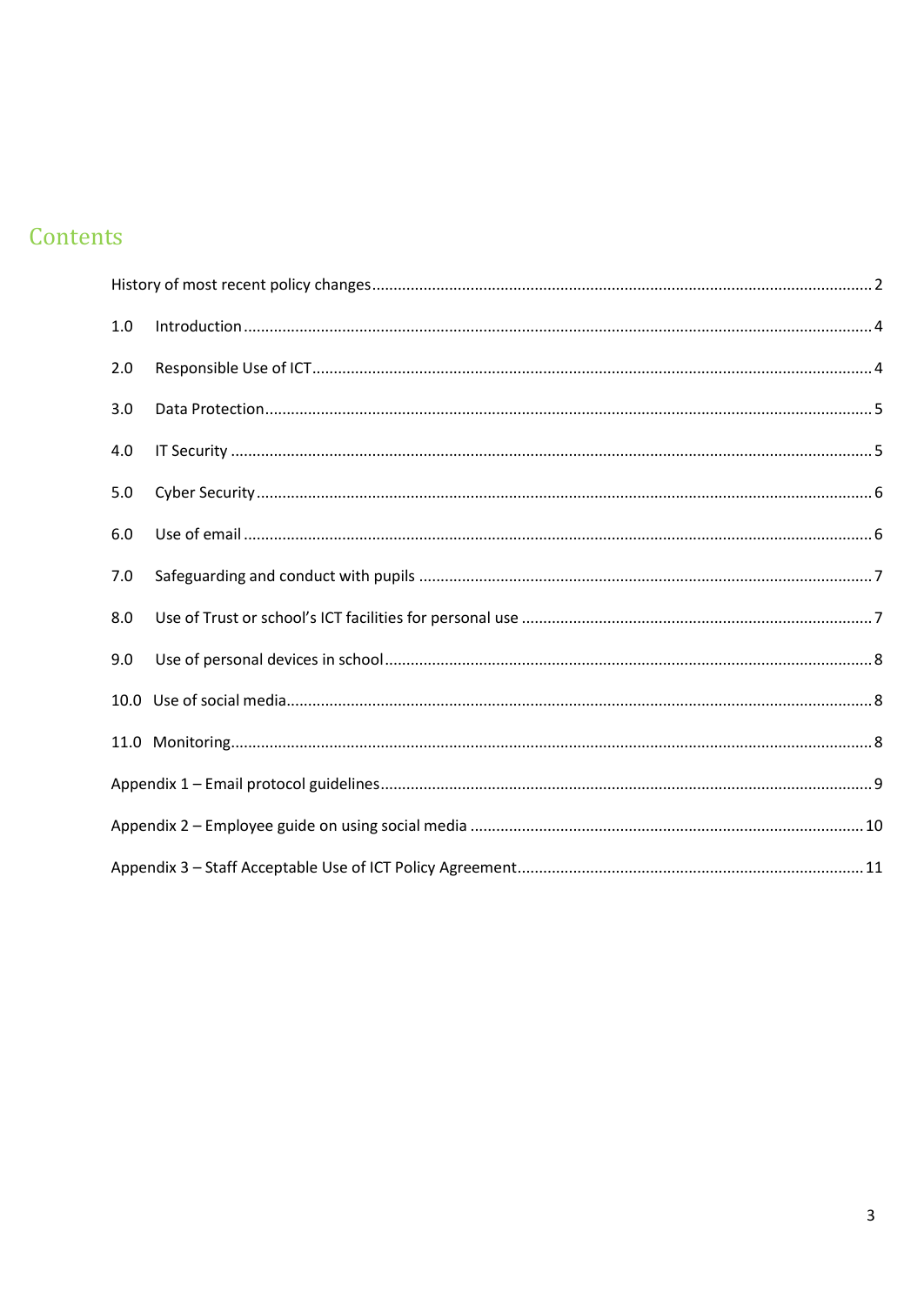#### <span id="page-3-0"></span>**1.0 Introduction**

The Tarka Learning Partnership and its schools seeks to embrace the use of ICT to enhance teaching and learning and the administrative processes.

This policy covers staff currently employed by the Trust, volunteers, workers and DPSCITT trainees. The policy also includes those colleagues who are contracted to work within the Trust but have not yet taken up a post (this allows pre-employment work to be undertaken using our ICT facilities). In this policy the term "staff" refers to all the personnel in this category.

The aim of this policy is to ensure that:

- Data access and use conform to regulations in regard to the Data Protection Act and General Data Protection Regulation (GDPR).
- Information relating to the use of ICT, information security and Data Protection is readily available to the relevant users throughout the Tarka Learning Partnership and schools.
- Confidentiality is always maintained.
- The integrity of the information is maintained.
- Undesirable and potentially harmful consequences associated with breaches of information security are avoided. This includes but is not limited to; bad publicity, fraud and illegal use of personal data.
- Staff, workers, trainees and volunteers understand their responsibilities online to ensure the welfare and safeguarding of pupils.
- Staff, workers, trainees and volunteers understand the boundaries of acceptable behaviour, to mitigate the risk of inappropriate communication taking place between staff and pupils and allegations being made against staff.
- Staff, workers, trainees and volunteers understand their responsibilities to keep the Trust's IT systems safe from cyber threats to prevent loss of data, disruption to business continuity and minimise financial losses

This policy applies when using Trust and school computers, using personal devices connected to the Trust or school's wireless network and when representing the Tarka Learning Partnership. The Trust's Information Security Policy is available to all staff which gives further guidance on operating within the law.

All staff and people offering services for the Trust and its schools, who access the Tarka Learning Partnership's IT systems are required to read and comply with this policy. Failure to comply with the policy may lead to an investigation and hearing under the Tarka Learning Partnership's disciplinary procedure or other appropriate action.

# <span id="page-3-1"></span>**2.0 Responsible Use of ICT**

Staff are expected to use the Tarka Learning Partnership's and the schools' IT systems responsibly and primarily for the purposes of their job.

Staff should be aware that access to the network and use of systems such as email and internet access is monitored and may be shared with their line manager or senior management.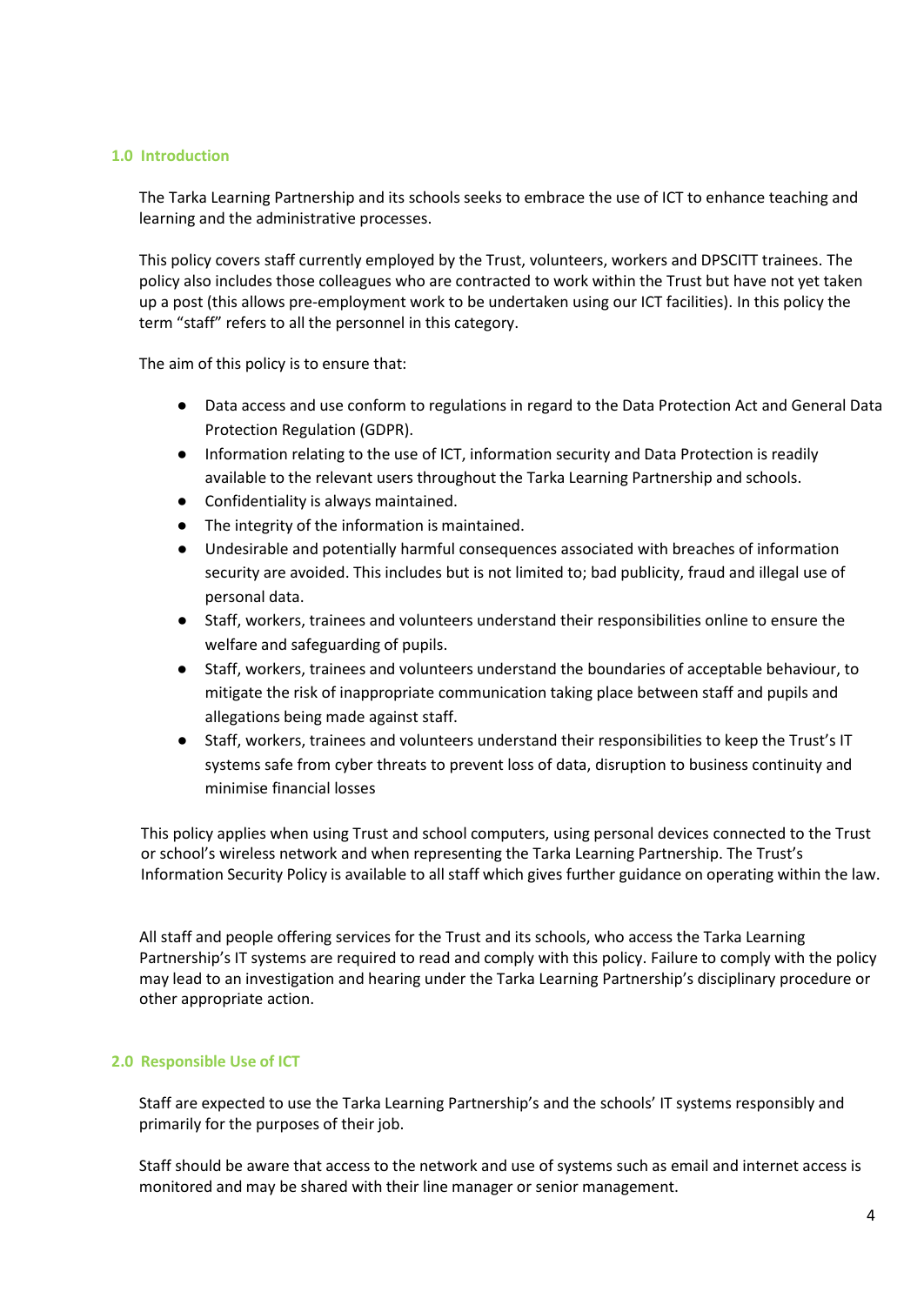Staff should not attempt to browse internet sites or access content that is illegal, offensive or indecent. This includes content that is pornographic or that promotes violence, religious extremism or discrimination. If staff do so, the Tarka Learning Partnership staff Disciplinary Policy will be followed.

Staff should not upload or post aggressive or offensive material online (for example material that is racist, sexist, homophobic or in any way discriminatory or liable to incite violence or hate crimes). The Tarka Learning Partnership has a Social Media policy which guides and advises staff on the acceptable use of Social Media.

#### <span id="page-4-0"></span>**3.0 Data Protection**

Staff should understand their responsibilities when accessing, using and sharing Trust and school data and only do so according to Tarka Learning Partnership and school policies, including TLP's Data Protection Policy, and the Data Protection Act 1998 and GDPR guidelines.

Unless otherwise stated school data (for example personal information relating to staff or pupils, work submitted by students, internal examinations, financial data or confidential minutes) must only be stored and processed on school computers and systems (e.g. Bromcom, Office 365, G Suite, work emails and network drives).

Staff should be mindful of using systems containing sensitive information in the presence of students, parents or visitors, particularly if the computer is connected to a projector.

If a member of staff is aware that school data, particularly staff or pupils' Personally Identifiable Data (PID), has been or could be accessed by an unauthorised source (e.g. due to loss of equipment containing data), they should inform the school's Data Protection Lead immediately who will contact the Trust's Data Protection Officer and Data Protection Lead.

When leaving a computer staff should always make sure that they have logged off or that the computer is locked.

#### <span id="page-4-1"></span>**4.0 IT Security**

The security of the Tarka Learning Partnership and schools' IT systems is the responsibility of all staff and staff should follow the advice and guidance specified within their work setting by the Head Teacher or IT department.

Staff must only log onto Trust and school IT systems using their own username and password.

Staff must never share their username and password with anyone else and should be aware that the Trust or school will never ask them for their password.

Staff must not make changes to the configuration of school IT equipment, including downloading or installing software, without first consulting the Head Teacher or staff responsible for IT.

Staff must not attempt to circumvent the Trust/school's IT security controls or seek to gain unauthorised access to data.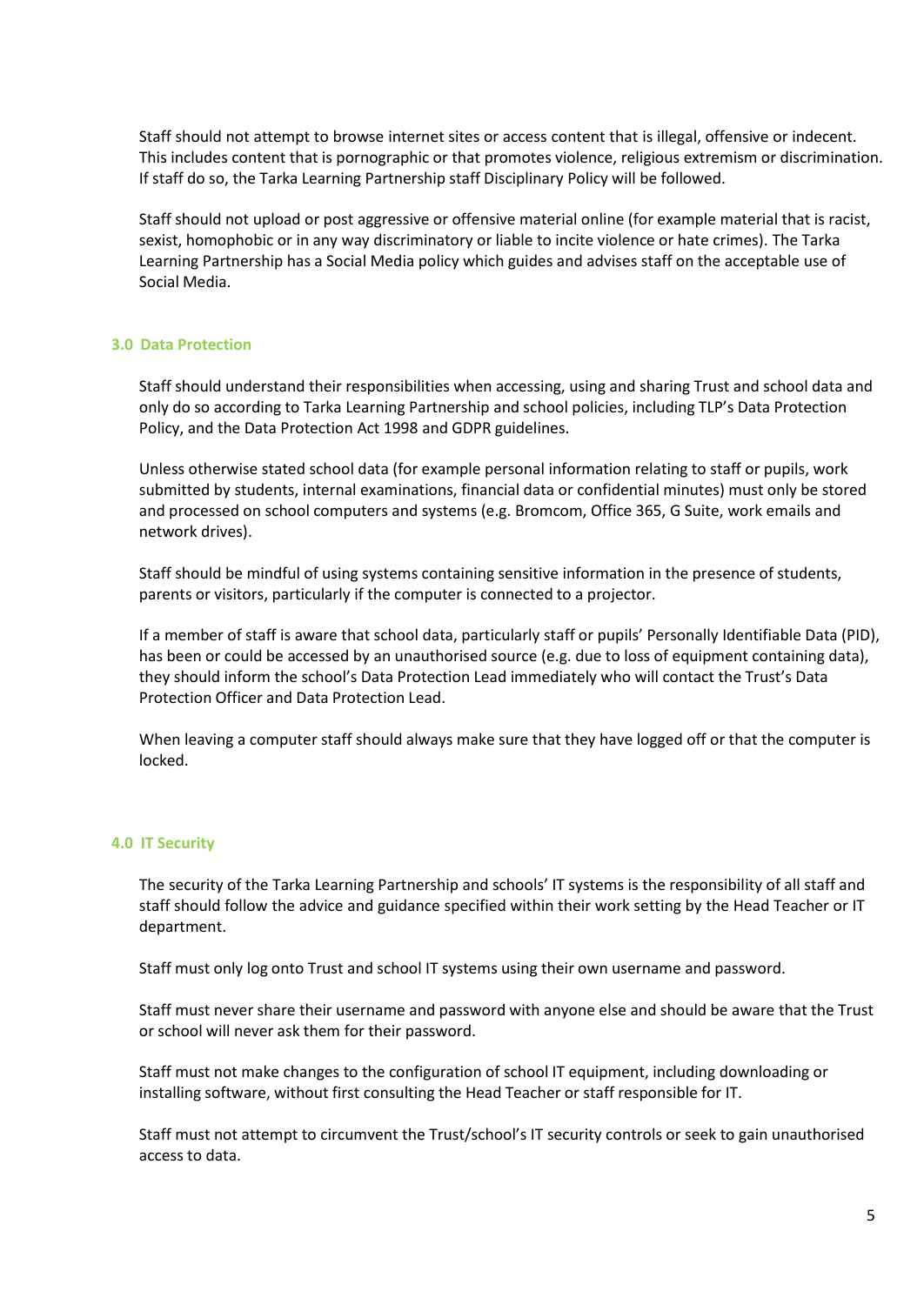Staff should not attempt to bypass the school's internet filtering system.

All IT equipment and software purchases must be placed by the member of staff responsible for finance to ensure compatibility and security. For record keeping purposes, on arrival school owned devices must be processed by the person responsible for recording assets onto Parago.

Work IT devices allocated to staff for use off-site must be signed for by the member of staff and the device serial number recorded

If the device islost orstolen this must be reported to the police and Head Teacher at the earliest opportunity. A crime reference number should be obtained

All files and documents should be stored on the school's secure cloud document library. No personal information should be stored on the device desktop or local drive. The download file should be deleted daily.

# <span id="page-5-0"></span>**5.0 Cyber Security**

The Trust's IT system uses Microsoft Exchange Online Protection mail filtering service. [For academies still using the Google platform, spam filtering is also a built-in feature.] This service reduces the amount of malicious, spam and spoofing emails but users should still be aware of how to recognise malicious, spam, spoofing or phishing emails and delete them or report them immediately without opening them. These emails will contain attachments, embedded links or a request for information that can cause significant harm to the IT systems or make the Trust vulnerable to fraud.

Spam takes the form of unsolicited emails from companies offering 'discount prices' or 'free software', delete them.

Spoofing and phishing emails take the form of pretending to be a bona fide company or person. Beware of emails claiming to be a bank or a company attaching an invoice, request for overdue payment or a request for information. These emails may contain spelling mistakes, look unprofessional, have an unusual email address or just not feel right. Do not open, report them by forwarding t[o report@phishing.gov.uk](mailto:report@phishing.gov.uk)

Email addresses are sometimes hijacked to send malicious emails that may contain harmful material. If you receive an email from a colleague or other trusted organisation that appears unusual or suspicious, alert and check with the sender before opening it. If their email has been hijacked they are then able to take action to secure their email account.

If you are in doubt as to the authenticity of an email or embedded link, do not open or click on it. If you do not feel confident to delete it then refer to the Senior Leadership Team.

The Trust recognises that malicious emails can appear bona fide and that sometimes these emails may be opened in error. Where this happens, it is important that it is immediately reported to a member of the Senior Leadership Team and IT Support. This will enable the school to minimise any risk to its IT systems and protect its data.

The Trust's Cyber Security Policy is available to all staff which gives further guidance.

#### <span id="page-5-1"></span>**6.0 Use of email**

The content of an email may constitute another person's personal data and therefore be subject to the provisions of the data protection act. Similarly, any email may need to be disclosed in the case of legal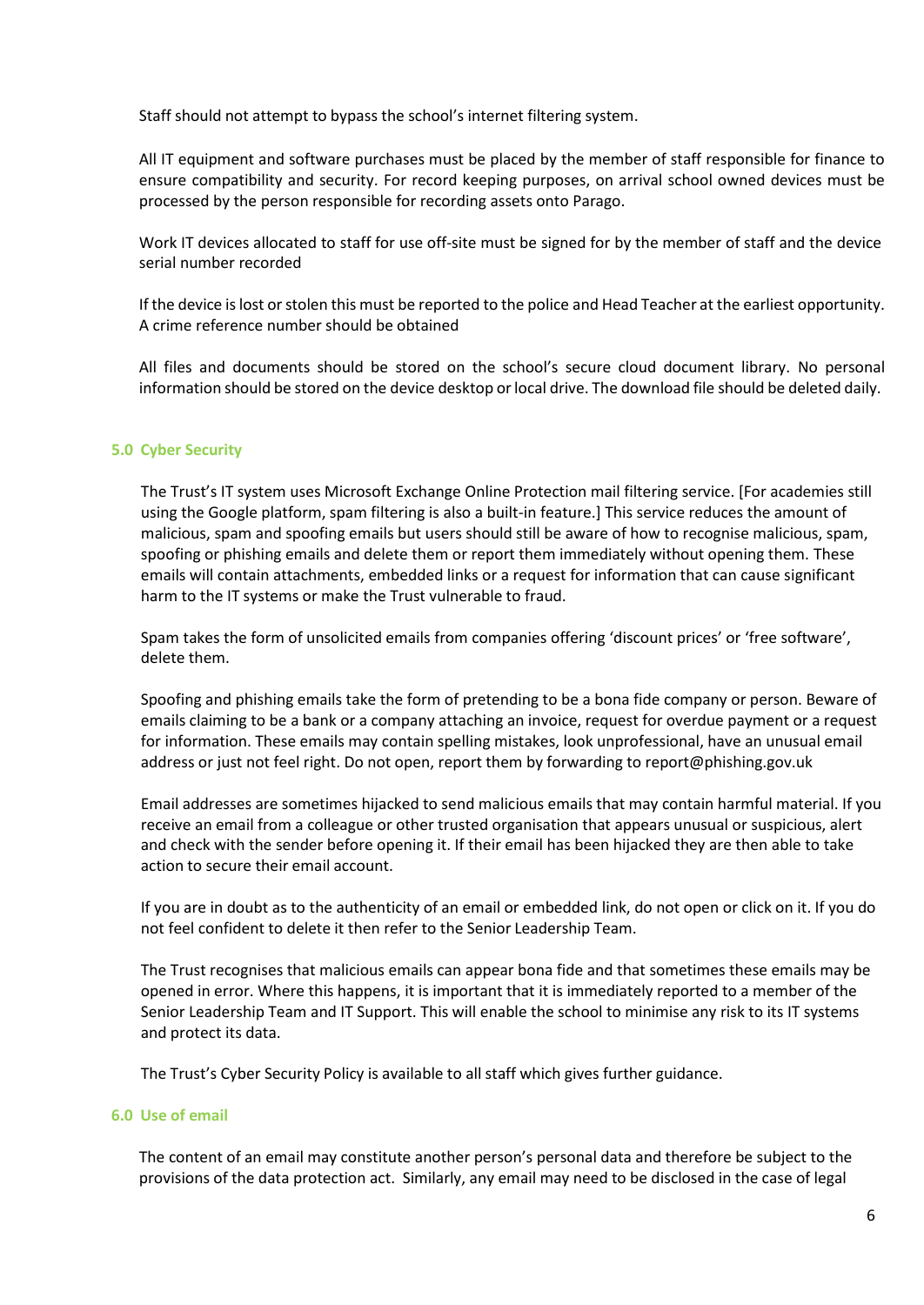action. Staff should, therefore, assume that the content of any email may be seen by others including the subject of the email.

Staff should remain mindful that email is not a secure form of communication. Other forms of communication should be considered for sending confidential or sensitive information. If in doubt, staff should seek advice from the school's data protection lead.

Consideration should be given by staff to the number of emails that they send, ensuring that all methods of communication are used appropriately and alternative methods of communication are considered. The Trust and school places no expectation on colleagues to respond to emails outside of their normal working hours. This applies also to weekend and holiday periods.

Staff must communicate in a polite and respectful way when sending an email and observe appropriate etiquette in the use of email (Appendix 1).

#### <span id="page-6-0"></span>**7.0 Safeguarding and conduct with pupils**

Staff should understand their responsibilities with regard to safeguarding and understand that these also apply when using ICT.

If a staff member suspects that illegal content has been accessed using a Trust or school computer, or that a school system such as email has been used inappropriately, staff should contact the Data Protection Officer or Head Teacher immediately. Staff must not attempt to access the content as this could corrupt any evidence.

Pupil data, including Personally Identifiable Data (PID), photographs and audio/video recordings ideally will be stored on school systems and not posted/uploaded to the internet except where the appropriate consents have been obtained. Staff using their own devices to support school work should delete any data at the earliest opportunity.

In accordance with the Staff Code of Conduct, Safeguarding and Child Protection Policy and Social Media Policy staff should never give out their personal mobile, email or home telephone numbers to a pupil. School phones should be used on trips to avoid staff having to give out their personal phone number to pupils and parents. If staff are required to communicate with pupils using their own device, communication should be via the school email or MIS system.

Photographs or audio/video recordings of students should only be taken using school equipment. Staff must not use their own cameras or phones or store photographs or audio/video recordings on their own computer or memory cards.

Staff should always avoid any online (as well as offline) conduct that could be interpreted as a sexual advance or "grooming" and avoid words or expressions or any behaviour online (as well as offline) that could be interpreted as having any sexual innuendo.

Guidelines on the use of social media are outlined in the Tarka Learning Partnership's Social Media Policy.

#### <span id="page-6-1"></span>**8.0 Use of Trust or school's ICT facilities for personal use**

It is understood that staff may occasionally need to use the Trust or school's ICT facilities for personal, nonschool related use. Such use should be kept to a minimum so as not to interfere with work and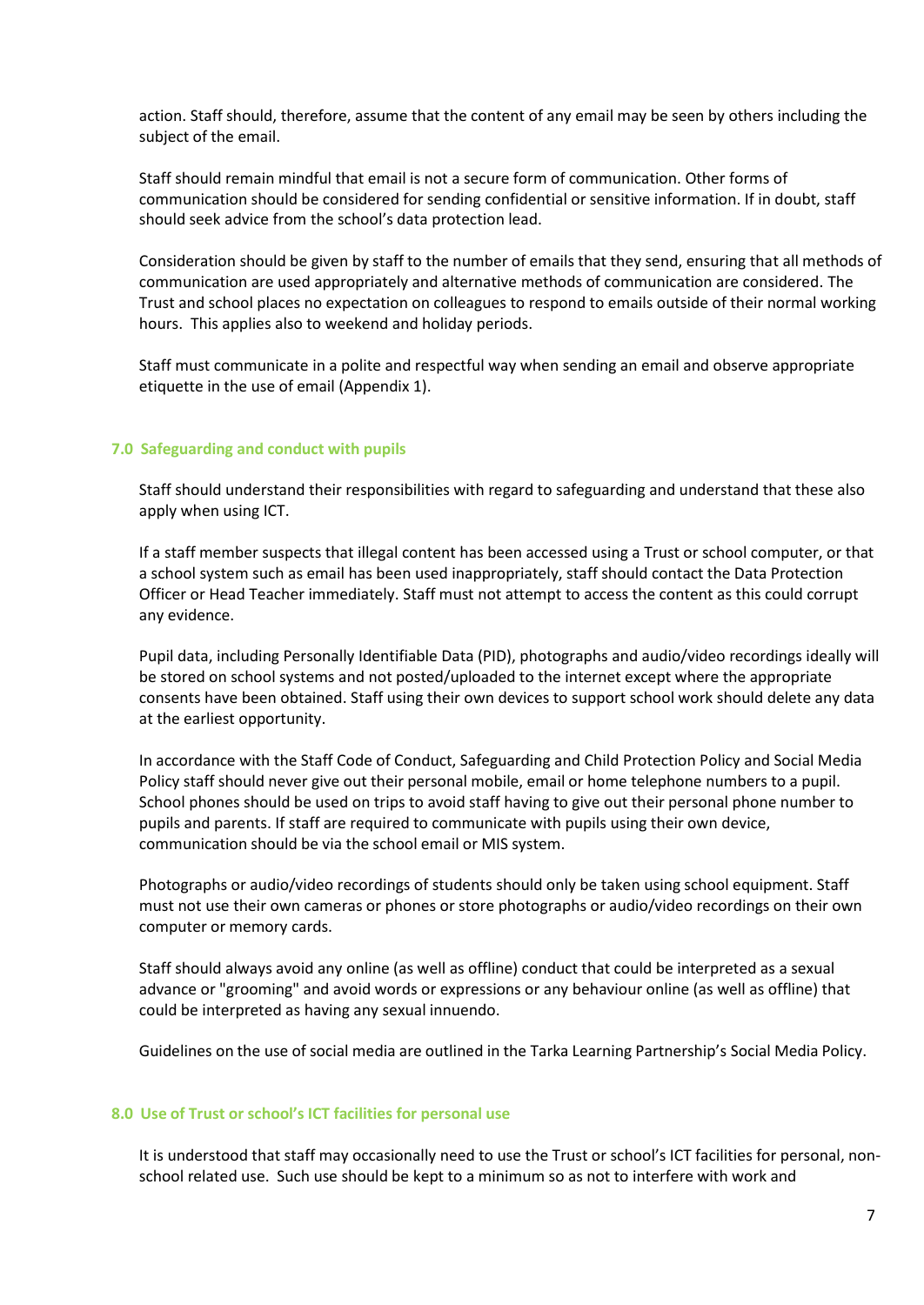responsibilities and limited to break times or outside of staff working hours. Staff should also remain mindful that information or messages sent through school facilities may be attributed to the school. If Trust or school IT is used for personal use, any personal views should be stated as such.

Staff may use printers and photocopiers for personal items on an occasional basis. However, these facilities are provided to users primarily for school-related work.

Staff should not save personal files on the school network such as personal photos, music files etc. Disciplinary action may be taken if it is established that school ICT facilities have been used to excess for personal use.

Any ICT equipment which is the property of the school must only be used by the employee, trainee or worker to whom the equipment has been assigned. It is strictly prohibited for anybody to use a device which belongs to the school or Trust who has not been given permission to do so, such as a partner or family member of an employee.

#### <span id="page-7-0"></span>**9.0 Use of personal devices in school**

Staff may use their own personal devices (laptops, tablets or smartphones) in school on the understanding that the security of the device is their own responsibility and that the Trust or school accepts no liability if the device is lost, damaged or stolen. Staff devices that are used to access school resources or data should be protected by a minimum 6 digit/character passcode.

Personal devices may be connected to the Trust or school's wireless network in order to access the internet and school systems.

Personal devices should be password protected and have up to date antivirus software and security updates.

School IT support will help staff connect their device to the school's wireless network and access school systems and email but cannot provide support for the device.

USB drives are not to be used. If a colleague has no other option than to use a USB or mass storage device then express permission must be obtained from the IT Support & Head Teacher and the reason recorded. The drive used must be encrypted. Data must be deleted from the drive as soon as it is no longer required and date of deletion recorded.

Visitors should be encouraged to email any electronic materials to a named contact within school prior to their visit or access them from their personal device whilst on site. If a visitor is using a USB drive, this must be scanned prior to opening any files on the drive.

#### <span id="page-7-1"></span>**10.0 Use of social media**

The Tarka Learning Partnership's Social Media policy is available for all staff. The policy outlines guidance on the use of social media and networking sites.

#### <span id="page-7-2"></span>**11.0 Monitoring**

The Trust's internet filtering system detects attempts to access websites or materials considered to present a risk of harm and will automatically generate an alert to the school's safeguarding team. If it is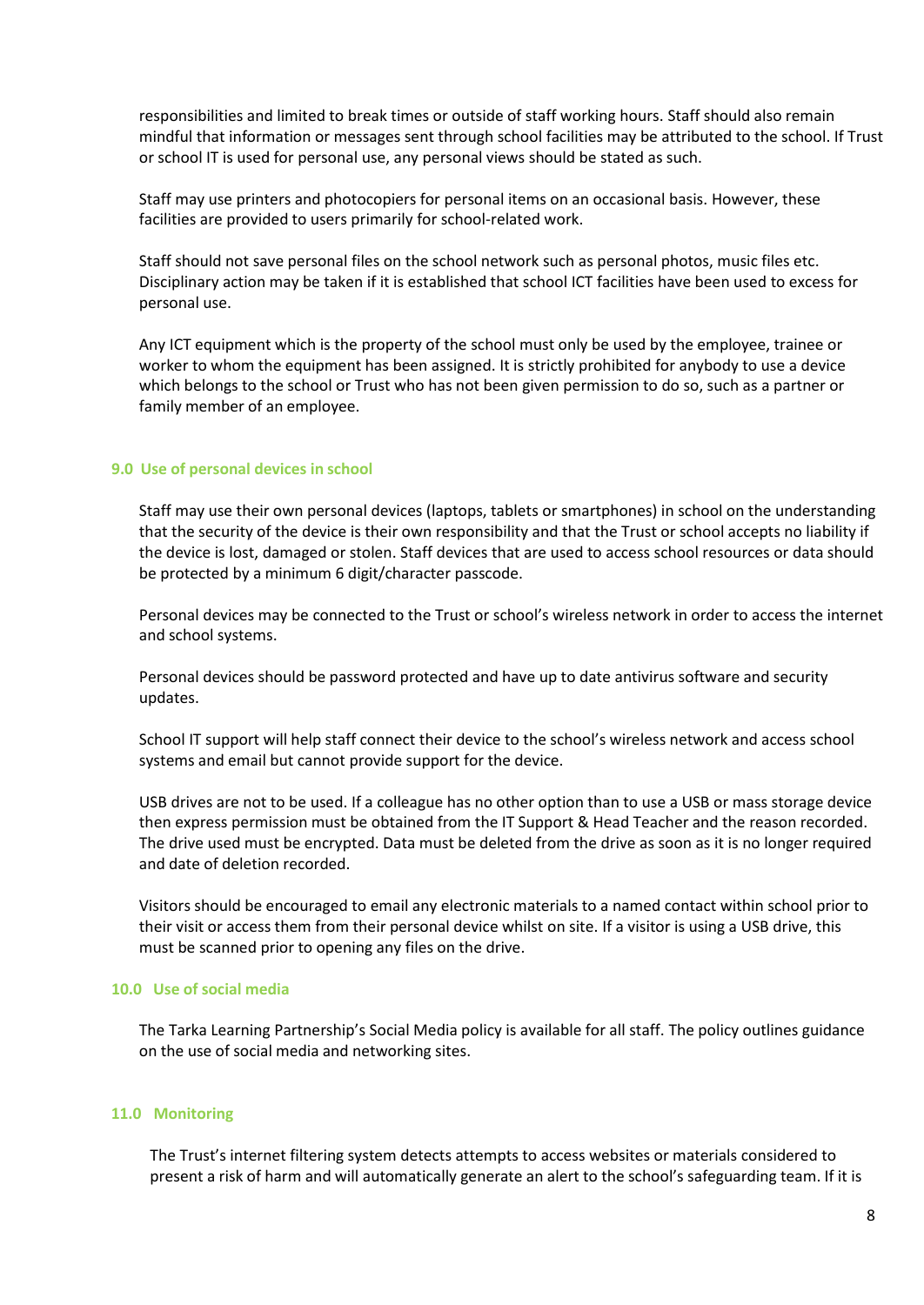discovered that any of the systems are being abused and / or that the terms of this policy are being infringed, action may be taken which could result in dismissal, termination of an engagement or other legal action. The Trust may also share our filtering reports with external services to help identify inappropriate or safeguarding issues.

# <span id="page-8-0"></span>**Appendix 1 – Email protocol guidelines**

# Sending emails

- Email should be used to ask specific questions or to convey specific information.
- Wherever possible, use face to face communication rather than email.
- Before sending an email, consider the use of other ICT systems (e.g. staff briefing, Microsoft Teams sharing a document via MS365 or the Google drive).
- Staff should never write or send an email when they feel angry or emotional.
- Avoid open questions on email, e.g. 'does anybody know what the policy is on…'
- Avoid using all upper case or bold type as this can be interpreted as shouting.
- Consider the time that an email is being sent and consider sending it during normal working hours by putting a delay timer on it being sent.
- Avoid sending an email to a number of people because there is uncertainty over who should be dealing with the issue. It is more efficient to ascertain who the appropriate contact is before sending the email.
- Avoid prolonged discussions on email that could be better dealt with face to face or on the phone.
- Think carefully before copying emails to others. Line managers are responsible for passing on information to their direct reports as appropriate and therefore the sender does not need to do this for them.
- Think carefully before sending emails to parents and carers. Separate emails should be sent to each parent/carer to avoid divulging details of email addresses when this is not wanted, it may compromise their wishes and their safety.
- Use the BCC function to hide email addresses when sending emails to multiple users whose data should be protected OR consider using Bromcom to send group emails to parents to ensure privacy and data protection. Office staff can advise and support staff with this.

Managing your inbox

- Conduct a regular housekeeping exercise to completely clear your inbox.
- Set up an appropriate filing system to store and retrieve old emails.
- Check email regularly but not obsessively.
- Once an email has been dealt with, delete it from the inbox or file it if it needs to be retained.

The Trust's Records Management Policy is available to all staff which gives further guidance on use of emails.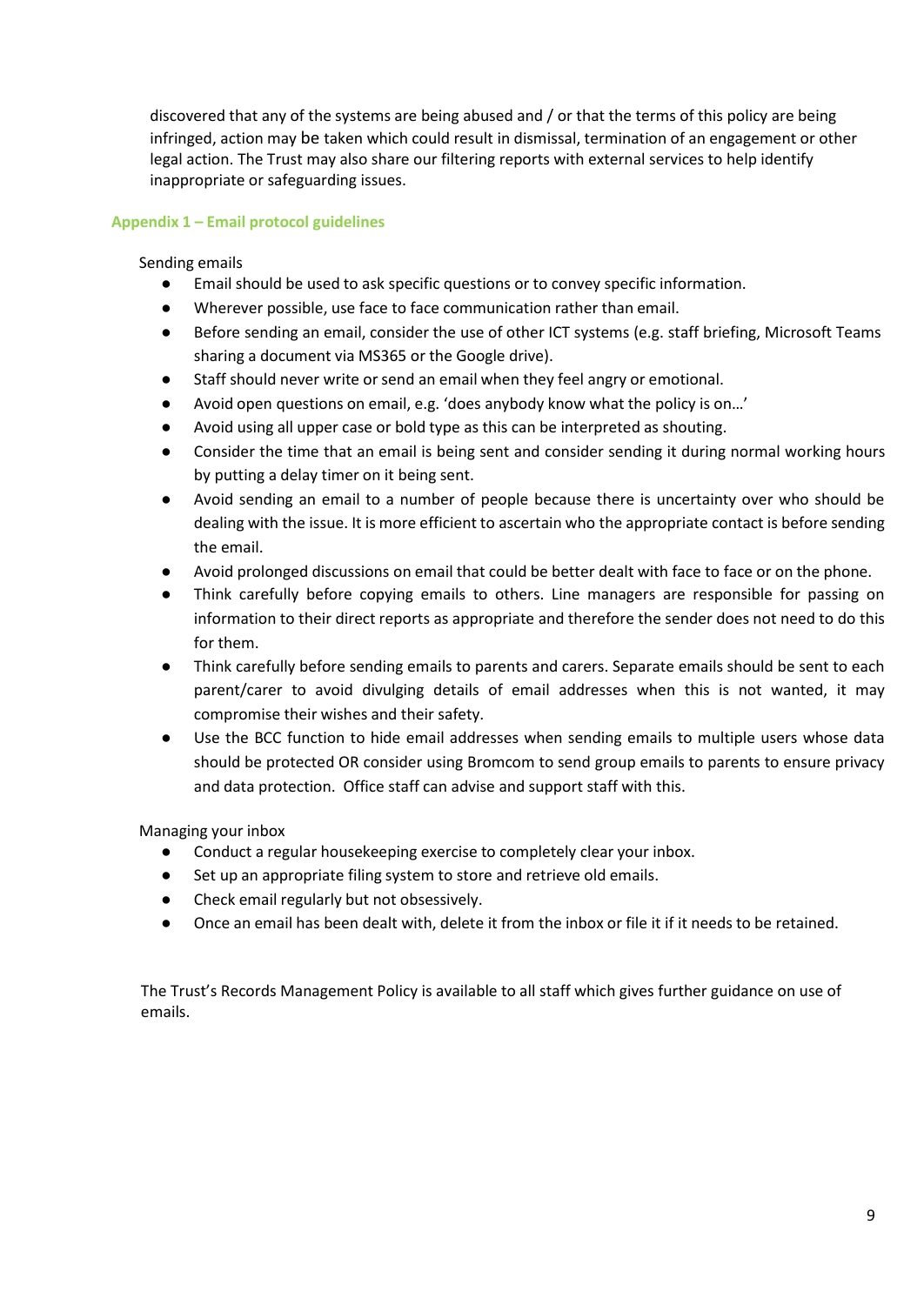#### <span id="page-9-0"></span>**Appendix 2 – Employee guide on using social media**

This guidance is intended to provide best practice considerations and potential implications on employment.

- Employees should exercise reasonable professional caution in their use of all social media, including written content, videos or photographs, and views expressed.
- Employees should consider the security settings of their account and personal profiles.
- Employees must only contact students via Trust authorised mechanisms. At no time, in any circumstances, should personal accounts on social media platforms be used to communicate with pupils (including ex/former pupils).

However, if the friendship, contact and communication on social media is due to a recreational/sports activity, community or family circumstances not a result of a former pupil/staff member relationship, the employee can use their discretion in accepting these social media contacts.

- Employees must report to the Head Teacher/Designated Safeguarding Lead any contact by a pupil by an inappropriate route.
- Employees should consider including a disclaimer on their personal social media profile to clearly identify that the account does not represent the Trust's views or opinions. For example: *'The views expressed are my own and do not reflect the views of my employer.'*

The intention of this guidance is to provide clarity on the considerations for reasonable professional caution in posting on social media however it is recognised much of this is down to perception and common sense approaches. In particular, any *content that is inappropriate* should not be included in messages, status updates or links to other materials.

*Inappropriate content includes*: pornography, racial or religious slurs, gender-specific comments, information encouraging criminal skills or terrorism, or materials relating to cults, gambling and illegal drugs. This definition of inappropriate content or material also covers any text, images or other media that could reasonably offend someone on the basis of race, age, sex, religious or political beliefs in support of proscribed terrorist groups or organisations, national origin, disability, sexual orientation, or any other characteristic protected by law.

#### **Use During the Working Day**

Systems across the Trust and its devices may provide access to the internet and social media platforms for employees to reasonably use during their break times. In addition individuals may have access to their own devices while at work, such as mobile phones or tablets.

Howeverit is expected that employees act responsibly and ensure their productivity isn't affected by such use. Using social media during normal working time is inappropriate use may be considered a disciplinary matter.

#### **Monitoring**

The Tarka Learning Partnership's ICT and internet resources (including computers, smart phones and internet connections) are provided for legitimate business use and any personal use should be limited to the employee's non-working time. The Trust therefore reserves the right to monitor how social networks are used and accessed through these resources.

Any such examinations or monitoring will only be carried out by authorised staff and reported to the senior manager of the individual employee for consideration on appropriate action which may include performance management or disciplinary matters in accordance with the relevant policies.

It should be noted that the Trust can be legally compelled to show that information to law enforcement agencies or other parties as applicable.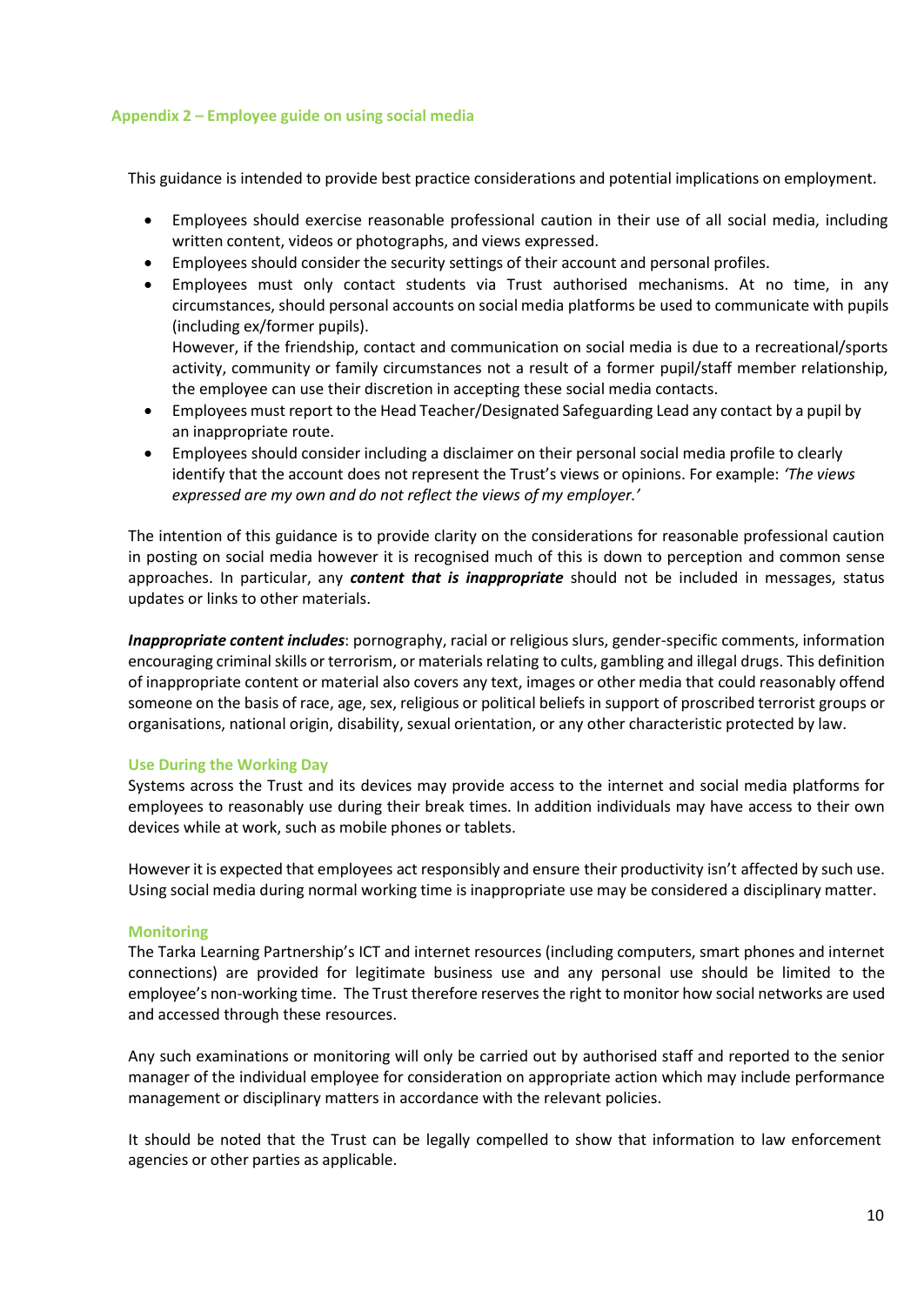# <span id="page-10-0"></span>**Appendix 3 – Staff Acceptable Use of ICT Policy Agreement**

I understand that I must use Tarka Learning Partnership and school ICT systems in a responsible way, to ensure that there is no risk to my safety or to the safety and security of the ICT systems and other users. I recognise the value of the use of ICT for enhancing learning and will ensure that the young people receive opportunities to gain from the use of ICT. I will, where possible, educate the young people in my care in the safe use of ICT and embed e-safety in my work with young people.

# **Safety for my professional and personal:**

- I understand that the school will monitor my use of the ICT systems, email and other digital communications.
- I understand that the rules set out in this agreement also apply to use of school ICT systems (e.g. laptops, email, tablets, etc.) out of school.
- I understand that the school ICT systems are primarily intended for educational use and that I will only use the systems for personal or recreational use within the policies and rules set down by the school.
- I understand my role in keeping the school's IT systems protected from cyber threats
- I will not disclose my username or password to anyone else, nor will I try to use any other person's username and password.
- I will immediately report any illegal, inappropriate or harmful material or incident; I become aware of, to a member of the Senior Leadership team.

#### **I will be professional in my communications and actions when using school ICT systems:**

- I will not access, copy, remove or otherwise alter any other user's files, without their express permission.
- I will communicate with others in a professional manner, I will not use aggressive or inappropriate language and I appreciate that others may have different opinions.
- I will ensure that when I take and / or publish images of others I will do so with their permission and in accordance with the school's policy on the use of digital / video images.
- I will always ensure that colleagues are aware if I am recording a meeting or telephone call
- I will only use chat and social networking sites in school in accordance with the Tarka Learning Partnership policies.
- I will not engage in any on-line activity that may compromise my professional responsibilities or bring the Trust or school into disrepute.
- I will only communicate with young people and parents / carers using official school systems. Any such communication will be professional in tone and manner.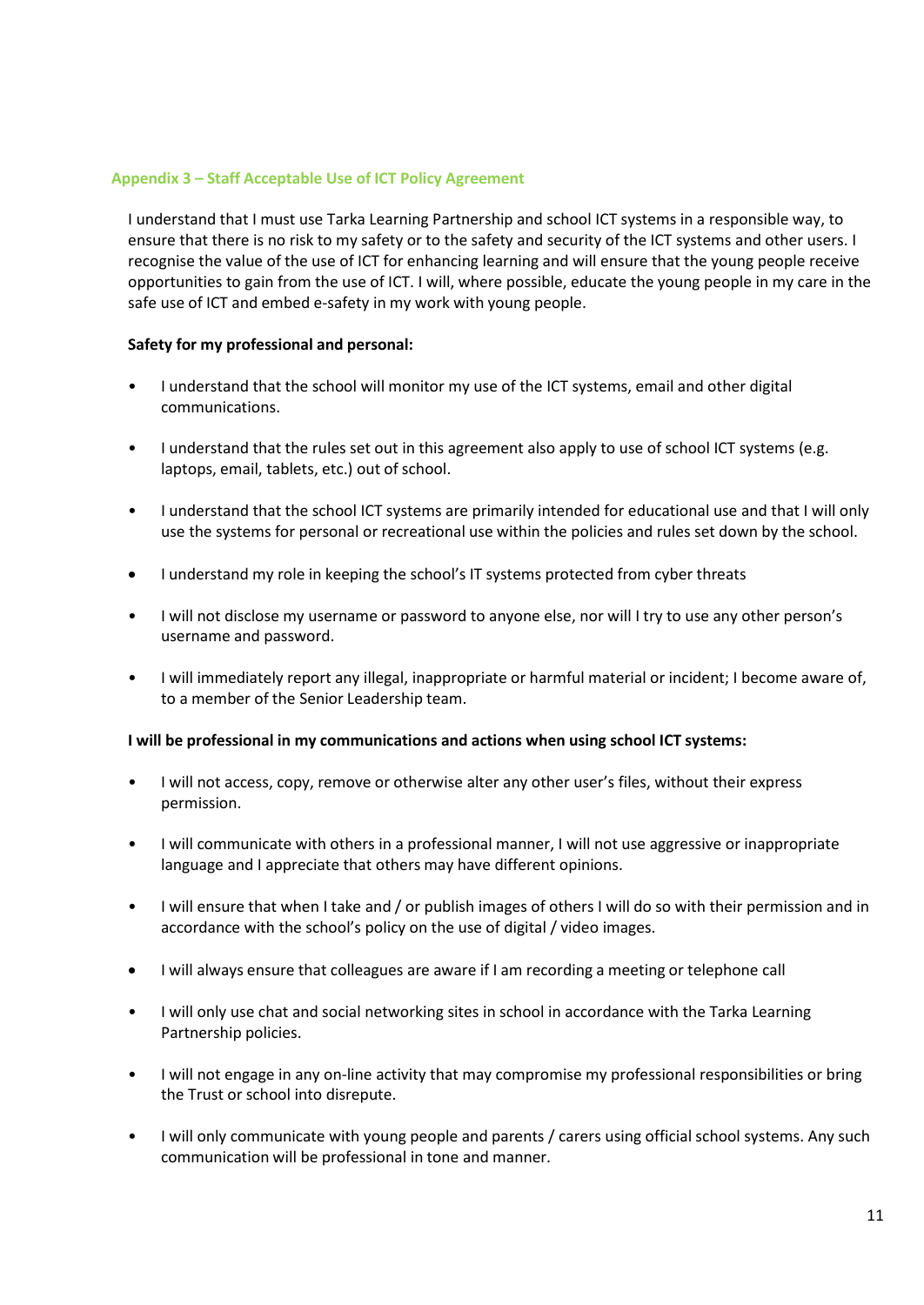• If the data on any device is breached I will report it to the Senior Leadership Team

*The school has the responsibility to provide safe and secure access to technologies and ensure the smooth running of the school*:

- When I use my personal handheld / external devices (iPads/laptops/mobile phones) in school, I will follow the rules set out in this agreement, in the same way as if I was using school equipment. I will also follow any additional rules set by the school about such use. I will ensure that any such devices are protected by up to date anti-virus software and are free from viruses.
- I will not open any attachments to emails or click on any embedded links within emails or websites, unless the source is known and trusted, due to the risk of the attachment/link containing viruses or other harmful programmes.
- I understand the importance of saving work to the schools shared document library
- I will not try to upload, download or access any materials which are illegal (child sexual abuse images, racist material, adult pornography covered by the Obscene Publications Act) or inappropriate or may cause harm or distress to others. I will not try to use any programmes or software that might allow me to bypass the filtering / security systems in place to prevent access to such materials.
- I will not try (unless I have permission) to make large downloads or uploads that might take up internet capacity and prevent other users from being able to carry out their work.
- I will not install or attempt to install programmes of any type on a machine, or store programmes on a computer, nor will I try to alter computer settings, unless this is allowed in Trust/school policies.
- I will not disable or cause any damage to school equipment, or the equipment belonging to others.
- I will only transport, hold, disclose or share personal information about myself, or others, as outlined in the Tarka Learning Partnership's Data Protection Policy. Where personal data is transferred outside the secure school network, it must be encrypted.
- I understand that the data protection policy requires that any staff or young person's data, to which I have access, will be kept private and confidential, except when it is deemed necessary that I am required by law, or by school policy, to disclose such information to an appropriate authority.
- I will immediately report any damage or faults involving equipment or software, however this may have happened.

# *When using the internet in my professional capacity or for school sanctioned personal use:*

- I will ensure that I have permission to use the original work of others in my own work.
- It is my responsibility to understand and comply with current copyright legislation, including copying of music files and video.

*I understand that I am responsible for my actions in and out of school:*